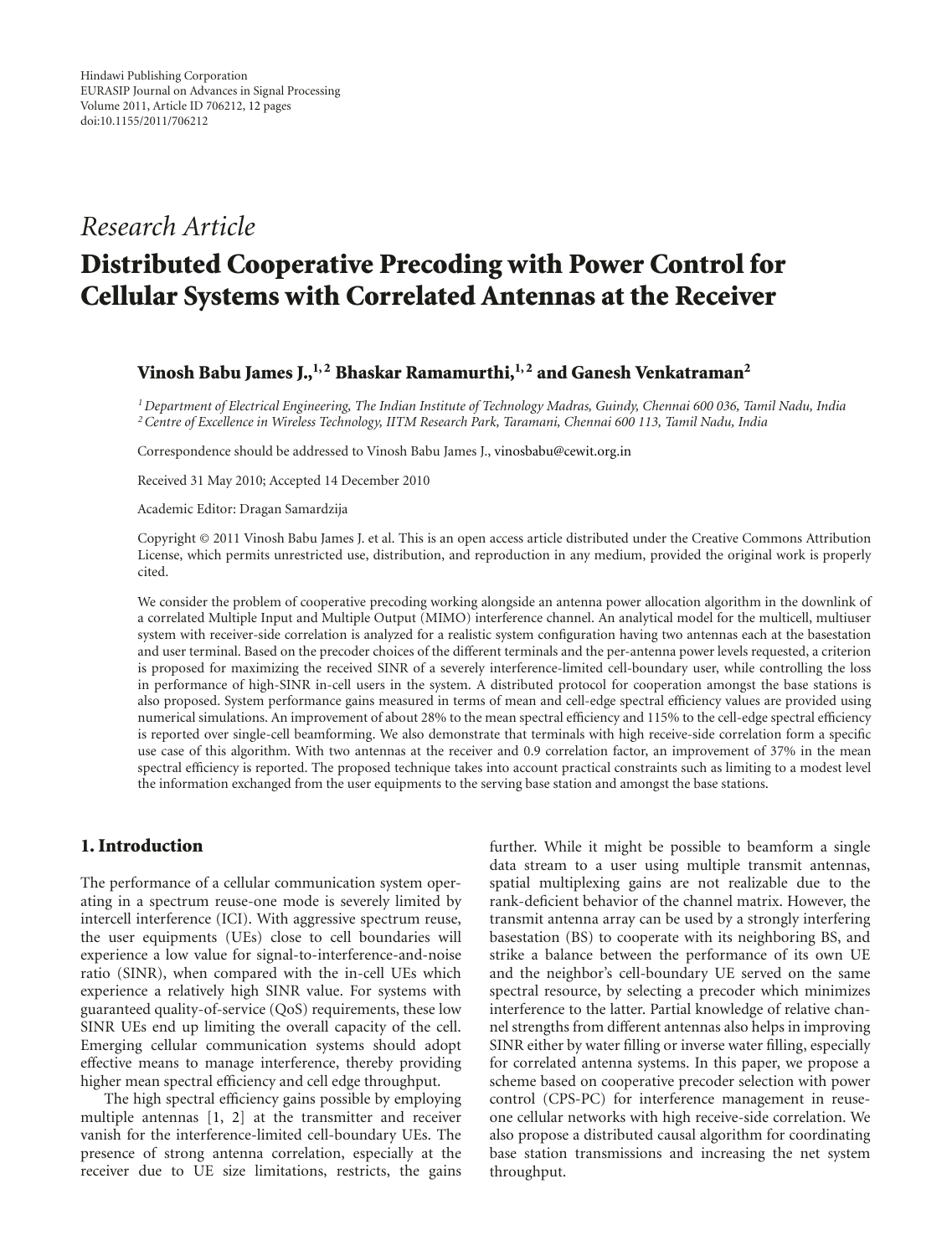We study the benefits of CPS-PC on the downlink of a cellular network with correlated receive antennas, and make a few key contributions. First, a criterion to quantify the performance improvement for cell boundary UEs, while controlling the loss in performance of cochannel in-cell UEs, is developed based on received SINR. Second, the benefits of power sharing across antennas based on minimal feedback about the link characteristics is illustrated by taking the case of a BS with two transmit antennas. Third, a simple and effective CPS-PC scheme is proposed alongside a user grouping framework, which ensures that a cell-boundary UE in one cell shares spectral resources only with in-cell UEs in neighboring cells, and which makes the algorithm for precoder selection causal. A distributed algorithm for cooperation among BSs with per-antenna power control, which allows cochannel BSs to minimize their contribution of interference to the cell-boundary UEs is given. Finally, simulation-based performance evaluation of the proposed scheme in terms of cell-edge (5% point in the CDF) and average spectral efficiency is provided using a multicell simulator, for a system with two antennas each at the BS and UE, respectively, following the methodologies in the 3GPP LTE standard [3].

The paper is divided into sections discussing prior art, system model description, antenna power sharing framework, the proposed CPS-PC scheme, simulation results and conclusions. Throughout the paper, lower-case letters are used for scalars, boldface lower-case letters for vectors, and boldface upper-case letters for matrices. The *i*th element of the vector **a** is denoted by  $\mathbf{a}^{(i)}$ , the *i*th column of matrix **A** is denoted by  $A^{(i)}$ , the  $(j, i)$ th element of matrix A is denoted by  $a^{(ji)}$  and the *i*th element of the set A is denoted by  $\mathbf{a}^{\{i\}}$ .

### **2. Prior Art**

We begin with a brief overview of some of the interference management techniques [4, 5]. A simple coordinated means for interference management is spectrum reuse which can be, for example,  $1:1$  (reuse in every cell) or  $1:3$  (reuse in every third cell). Here the cell capacity is traded to improve the throughput of low-SINR UEs. An enhancement to this approach is fractional frequency reuse (FFR) [4], where the reuse can be between 1 : 1 and 1 : 3. Advanced MIMO techniques and wideband communication schemes allow for techniques to handle interference without sacrificing effective spectrum utilization. This makes FFR a less preferred choice.

Interference management schemes such as interference avoidance and iterative water filling, which treat interference as noise, and where each transmitter acts selfishly to align its transmissions along those directions where its desired receiver experiences the least interference [6–8], are well known. Interference management can also be studied as a vector signal processing problem, where the interfering BSs based on global channel knowledge can coordinate their transmissions such that the interfering signals get aligned and appear as if they are originating from a single source [9– 12]. This enables interference cancelation with appropriate

receiver algorithms. In general, the feasibility of interference alignment over a limited number of signaling dimensions is still an open problem.

The multiple antennas employed in a MIMO system increase the available degrees of freedom, which can be used for interference suppression [13, 14]. Cooperative MIMO techniques involving coordinated transmissions by adjacent cell-site BS antennas is seen as a promising approach for improving the SINR of cell-boundary users. Capacity analyses, under different sets of assumptions [15–19], show promise. In one framework, where all the BS transmission points are connected to a central processing unit (centralized multiuser MIMO precoding), and can perform coherent transmission based on channel state information (CSI) and the user data, interference can be almost fully eliminated [17–21]. However, considering the complexity involved and the large-scale coordination that needs to happen across the network, this looks as a distant reality. This will necessitate a fundamental change in the way base stations are implemented.

Since each BS can be viewed as trying to maximize the utility to the UE it is serving, this problem can also be characterized using Game Theory [22–30]. Early studies on SIR balancing using convex and nonconvex optimization methods are available in [22–24]. From a game-theoretic perspective, interference avoidance and iterative water-filling algorithms lead to a stable operating point termed as the Nash equilibrium. However, these points often turn out to be suboptimal from a network perspective and indicate inefficiency in wireless network operation [26, 27]. A solution consisting of a linear combination of beamforming vectors and zero-forcing vectors for a MISO interference channel is given in [28]. However, this solution is feasible only when the number of significantly interfered users is less than the number of transmit antennas, thereby making this solution infeasible. Moreover, some of these techniques are not applicable when a mix of single and multiple data stream users are present in the system.

## **3. System Model and Precoding Weight Computation**

We consider the downlink of an OFDMA-based cellular network having *K* cell sites (as in Figure 1, showing 9 cell sites). Every UE*<sup>k</sup>* employs *Nk* antennas and each BS*<sup>k</sup>* employs  $M_k$  antennas. Each BS serves its active UEs using orthogonal time-frequency resources, and every BS reuses all the resources. Since OFDM modulation transforms the frequency selective channel into multiple flat fading channels, we assume in our analysis that the signal in each resource undergoes a flat-fading channel over its bandwidth. A more realistic frequency selectiveness within a resource is introduced in the simulations by employing an appropriate channel model. The (*b*, *a*)th channel coefficients for the links  $\mathbf{H}_{kj}$  ( $N_k \times M_j$ ) between BS<sub>*j*</sub> and UE<sub>k</sub> at any given instant are given by  $h_{kj}^{(ba)} = z_{kj}^{(ba)} \sqrt{c r^{-p} 10^{S/10}}$ . Here *r* denotes the link distance between the transmit and receive antenna arrays, *p* the path loss exponent and  $c$  is the median (over shadow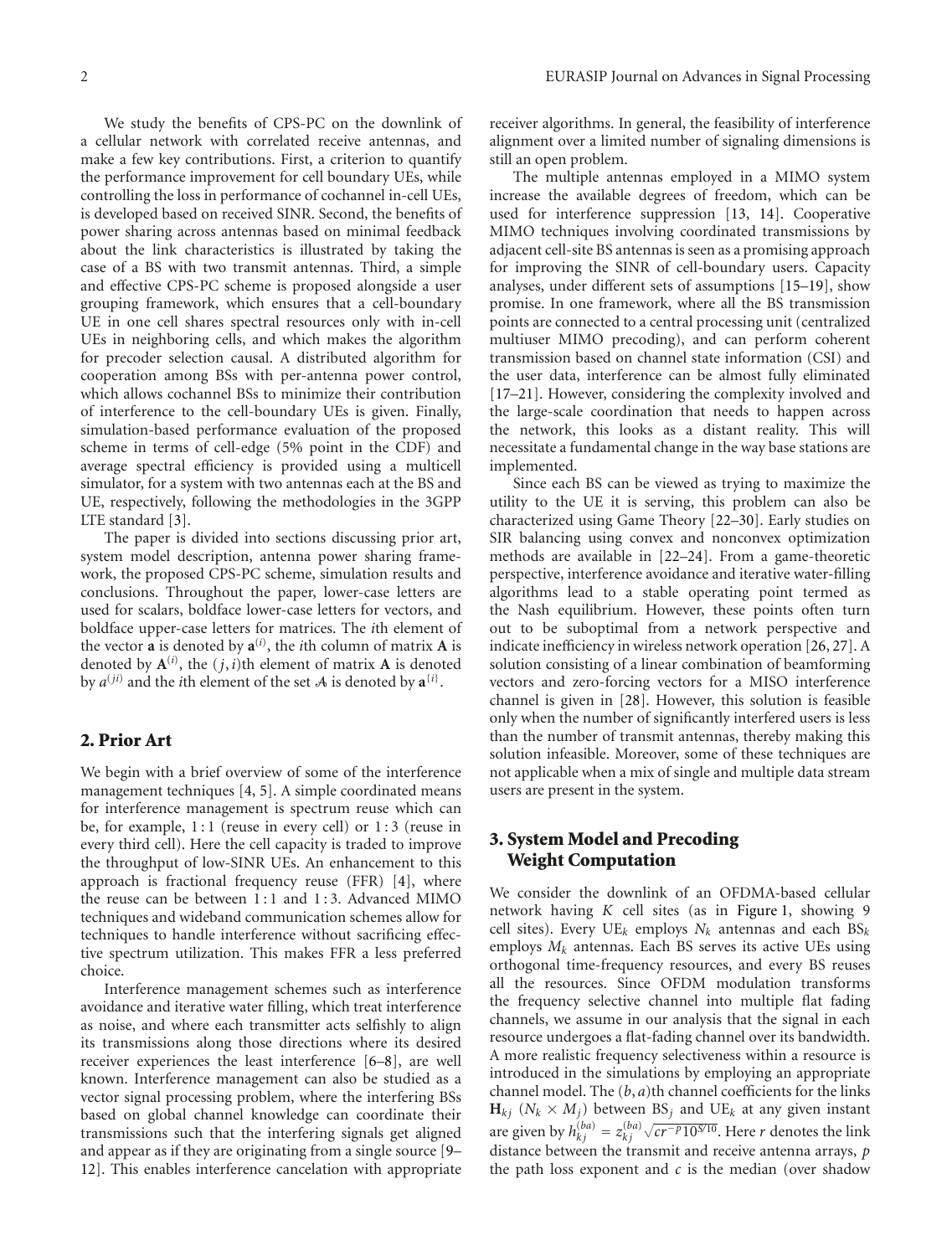

Figure 1: Cellular system showing in-cell and cell-edge users in an interference channel setup.

fading) of the multipath-averaged path gain at a reference distance  $(r = r_0)$ . *S* ∼  $\mathcal{N}(0, \sigma_S^2)$ , making  $10^{S/10}$  a log-normal shadow fading random variable, and  $z_{kj}^{(ba)} \sim \mathcal{CN}(0, 1)$ represents multipath fading. The random variables  $z_{kj}^{(ba)}$  will be uncorrelated in the absence of transmit and receive array correlation. Since a system with two antennas at the BS and at the UE is widely considered as a practical configuration, we limit our discussions to this use case.

The antennas at the receiver are highly correlated due to the presence of correlated scatterers near the terminal, due to their proximity and due to UE size limitations. Correlation amongst antenna elements can be mathematically modeled using a rotation matrix **R** [31]. For a system with two receive antennas, this is given by  $\begin{pmatrix} 1 & \rho \\ \rho^* & 1 \end{pmatrix}$  $\binom{1}{p^*}$ , where *ρ* characterizes the degree of correlation between the array elements. The equivalent channel matrix can now be given as  $G_{kj} = R H_{kj}$ . Correlation destroys the richness of the channel, which can be characterized typically using the degree of correlation, captured by the parameter  $\kappa = \lambda_{\text{max}}/\lambda_{\text{min}}$ , defined as the ratio of the largest to the smallest eigenvalues of **G**. Figure 2 compares *κ* for the  $2 \times 2$  correlated MIMO channel **G**, for *ρ* ranging between 0 and 1. It can be seen that the value of  $\kappa$  starts shooting up as the value of  $\rho$  exceeds 0.7. This condition happens when  $\lambda_{\min}$  starts approaching zero. Eventually as *ρ* approaches 1, the MIMO system starts behaving like a typical MISO system. In our work, we assume strong receive-side correlation with  $\rho = 0.9$ .

Now the matched-filtered, symbol-sampled, complex baseband data received by UE*<sup>k</sup>* on the given resource for a single channel use can be given as

$$
\mathbf{y}_k = \mathbf{G}_{kk}\mathbf{v}_k s_k + \sum_{j \in \delta_k} \mathbf{G}_{kj}\mathbf{v}_j s_j + \mathbf{e}_k, \quad \forall k \in \mathcal{K}, \qquad (1)
$$

where  $\mathcal{K} \triangleq \{1, 2, ..., K\}$  is the index set of the *K* users scheduled to use the same time-frequency resource at the different cell sites. Here  $y_k$  (size  $N_k \times 1$ ) is the received signal vector and  $\mathbf{v}_k$  ( $M_k \times 1$ ) the preprocessing vector. The BSs each



Figure 2: CDF of Spectral Efficiency when Basestations employ two antennas each.

transmit on a common resource a single stream of forwarderror-correction-(FEC-) coded blocks  $s_k$  to the respective UEs, chosen from a PSK or QAM alphabet set, employing multiple antennas for beamforming. The vector  $\mathbf{e}_k$  ( $N_k \times 1$ ) corresponds to the background noise at UE<sub>k</sub> of variance  $\sigma^2$ , modeled as a circularly symmetric additive white Gaussian random variable. The background noise is a superposition of the residual interference in the system and thermal noise. The transmit power at BS<sub>k</sub> is given by  $E[\|\mathbf{x}_k\|^2] = P_k$ . We assume normalized unity transmit power  $(P_k = 1)$  and make use of precoders of the form  $\mathbf{v}_k^{\mathsf{T}} \mathbf{v}_k = 1$ . This type of precoding, often termed as unitary precoding, is known to be more robust to channel quantization and variations [32].  $\delta_k$  is the index set of the dominant interferers to UE*k*. With newgeneration network deployment tools such as cell planning, antenna mast height and radiated power optimization, sectored antennas, horizontal and vertical antenna tilts, and a homogenous propagation environment, it can be ensured that the base stations neighboring a given sector will with high probability be the ones causing most of the interference to it [33]. In this work, we assume that indeed this is the case, and refer to these interferers as dominant, meaning, their removal from the system results in the UE's performance appearing to be only noise-limited (which includes residual interference). Based on system simulation studies performed along the lines of [33], the value for  $|\mathcal{S}_k|$  is typically 0 for an in-cell UE, and 1 (at sector edges) or 2 (at the cell edges), and rarely 3 or more (due to nonhomogenous propagation conditions). It is assumed that the channel parameters  $G_{kj}$  in (1) can be estimated well for all dominant interferers from their respective reference signals (pilots). In this work  $|\mathcal{S}_k|$  is assumed to be a predetermined value. If, for example,  $|\mathcal{S}_k|$  is assumed to be 2 for all UEs, then strongest two interfering BSs for each UE are modeled using channel parameters, while the remaining interferers are clubbed with the thermal noise and modeled as a Gaussian. It is assumed that the channel parameters can be estimated for these two interferers in all cases.

*3.1. Performance Measure.* The equalized output of the receiver is given by  $\hat{\mathbf{s}}_k = \mathbf{w}_k^{\mathsf{T}} \mathbf{y}_k$ , where  $\mathbf{w}_k$  is a  $N_k \times 1$  vector.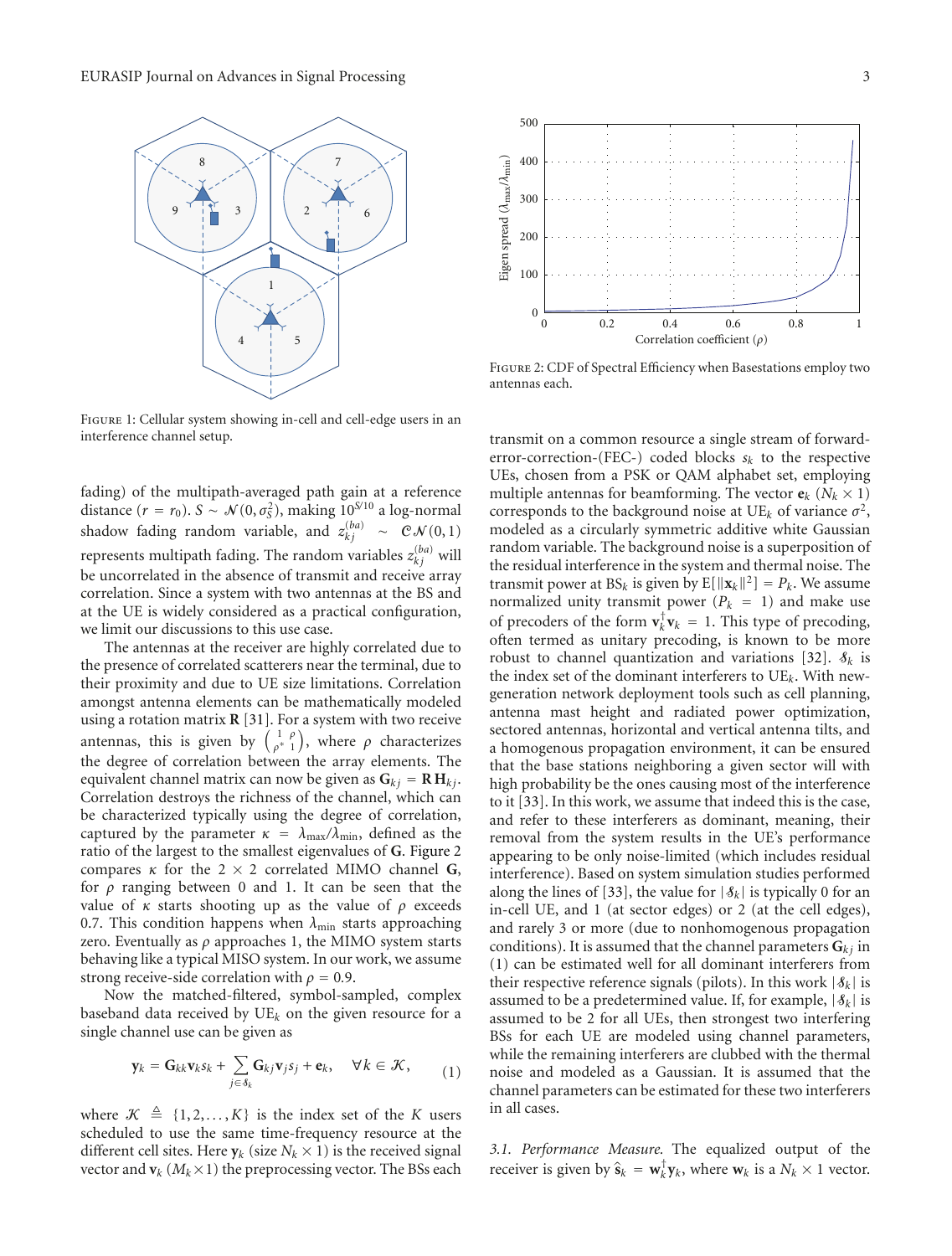The *effective SINR*  $(\gamma_k)$  is the key parameter for designing the beamforming precoders, since the rate  $(R_k = \log(1 + \gamma_k))$ and BER can be expressed in terms of it. For a given set of precoders V, *γk* experienced by UE*<sup>k</sup>* with a maximal ratio combiner (MRC) at the receiver is given as,

$$
\gamma_k = \frac{\|\mathbf{G}_{kk}\mathbf{v}_k\|^2}{\sum_{j \in \delta_k} \|\mathbf{G}_{kj}\mathbf{v}_j\|^2 + \sigma^2}.
$$
 (2)

*The Effective SINR Is Given by the Ratio of the Signal Power to the Sum of the Interference Powers Leaked into UEk and the Residual Noise*. It is evident that the SINR after equalization is only a function of the signals  $(G_k, v_i)$  leaked from the different BSs. Note that  $UE_k$  can estimate  $G_{kj}v_j$  through training sequences. From (2), we observe that *γk* of UE*<sup>k</sup>* depends not only on its own beamforming vector  $v_k$ , but also on the beamforming vectors of all other cochannel UE*j*'s  $(\mathbf{v}_i, j \neq k)$ . This makes individual optimization of every  $\gamma_k$ quite difficult.

*High-SINR User.* With conventional single-cell beamforming,  $\mathbf{v}_i$  is chosen as a function of the link  $\mathbf{G}_{ij}$  seen between BS*<sup>j</sup>* and UE*j*, to maximize the desired signal strength. Assuming a codebook  $V = \{V_1, V_2, \ldots, V_{|\mathcal{V}|}\}\)$  consisting of  $|V|$  code vectors, we define for  $\mathbf{v}^{\{a\}} \in V$ ,  $\mathcal{L}_{kj}(\mathbf{v}^{\{a\}})$  =  $\|\mathbf{G}_k \mathbf{y}^{\{a\}}\|^2$ , as the signal strength leaked from BS<sub>*j*</sub> into UE<sub>k</sub>. When the objective at the transmitter is to maximize signal strength at the receiver, then BS<sub>*j*</sub> chooses  $\mathbf{v}_j = \mathbf{v}^{\{a\}}$  which maximizes  $\|\mathbf{G}_{ij}\mathbf{v}_j\|^2$ . This increases the numerator of (2). It may be noted that this is a good choice for a in-cell user, as in this case residual interference dominates (i.e.,  $\sum_{l \in \mathcal{S}_i}$  **||G**<sub>*jl*</sub>**v**<sub>*l*</sub>||<sup>2</sup> ≤  $\sigma^2$ ). This is also the optimal choice in the absence of any cooperation among the different BSs.

*Low-SINR User.* For a user at the cell boundary intercell interference is far above the residual interference in the system (i.e.,  $\sum_{j \in \mathcal{S}_k} ||G_{kj}v_j||^2 > \sigma^2$ ). This is a situation where cooperation among the different base stations will help. If the only objective of BS<sub>*j*</sub>,  $j \in \mathcal{S}_k$ , is to minimize the interference caused to UE<sub>k</sub>, then BS<sub>*j*</sub> would choose  $\mathbf{v}_j = \mathbf{v}^{\{a\}}$  which minimizes  $\|\mathbf{G}_{ki}\mathbf{v}_i\|^2$ . However, this can be deleterious for its own user UE<sub>*j*</sub>. A preferred choice for  $\mathbf{v}_j = \mathbf{v}^{\{a\}}$  is one which will minimize interference at UE*<sup>k</sup>* while still ensuring acceptable performance for UE<sub>j</sub>. With cooperation, BS<sub>*j*</sub>, *j* ∈  $\mathcal{S}_k$ , chooses a compromise precoder  $\mathbf{v}_i$ , thereby reducing the value in the denominator of (2) to the extent it can afford, without sacrificing the performance of its own in-cell UE.  $BS_k$  selects  $v_k$  to maximize the value in the numerator. An algorithm for such precoder-based cooperation is explained in Section 4.

*Observation 1.* When the user data and CSI are available at a central processing unit, as in the case of centralized multiuser MIMO precoding, it is possible to design precoders, thereby creating directional beams towards the desired user, and nulls in the direction of the interfered user. But with distributed cooperative precoding, one can only design precoders which can maximize signal strength and minimize interference leaked in the direction of the interfered user.The choice of a codebook for closed-loop based precoding has been an extensive topic of research [34]. In the interest of simplicity, we assume the precoding vectors  $\mathbf{v}_k^{(d)}$  of the form  $\left[1 e^{j\theta_a}\right]^T$ ,  $\left(0 \leq \theta_a \leq 2\pi\right)$  for the 2 transmit-antenna case. Such precoders change only the phase of transmission and hence are preferred due to their *constant modulus* property. Equation (1) can now be appropriately modified and rewritten for the case when  $N_r = 1$  as follows:

$$
y_k = \left(g_{kk}^{(11)} + e^{j\theta_k} g_{kk}^{(12)}\right) s_k + \sum_{j \in \delta_k} \left(g_{kj}^{(11)} + e^{j\theta_j} g_{kj}^{(12)}\right) s_j + e_k.
$$
\n(3)

The equalized SINR  $(\gamma_{k(b)})$  of UE<sub>k</sub> can then be given as,

$$
\gamma_{k(b)} = \frac{\left| g_{kk}^{(11)} + e^{j\theta_k} g_{kk}^{(12)} \right|^2}{\sum_{j \in \delta_k} \left| g_{kj}^{(11)} + e^{j\theta_j} g_{kj}^{(12)} \right|^2 + \sigma^2}.
$$
 (4)

It can be observed from (4) that the maximum value for *γ*<sub>*k*(*b*)</sub> occurs when  $\theta_k = -\sqrt{g_{kk}^{(11)}}$ *kk g* (12)*† kk* (beamforming angle) and  $\theta_j = \pi - \frac{\sqrt{g_{kj}^{(11)}}}{g_{kj}}$ *k j g* (12)*† k j* (beam canceling angle). This condition can be approximated as closely as desired by employing a sufficiently large codebook. It may be noted that this maximum value can be obtained only when *multiuser scheduling* across cells [35] is employed. We assume that the cell-boundary UE feeds back information for its best *B* resources, in terms of data rate, each separated by at least one coherence-band (to ensure the channels are uncorrelated) and that there are *U* high-SINR users in the system, contending for scheduling in these bands. As the value of  $BU \rightarrow \infty$ , it will be possible to identify at least one resource and a corresponding in-cell UE, which has the same precoder request as the cell-boundary UE, thereby ensuring that the gain in (4) can be achieved with a probability of one.

*3.2. Power Control with Cooperation.* With high receive antenna correlation, gains from receive diversity, spatial multiplexing or interference rejection are not realizable. However, the multiple antennas can still be used to steer the signal power in the desired direction. In this subsection, we consider how side information about the relative channel strengths of the two transmit antennas can be used for achieving additional performance gains. Let  $\alpha^2$  and  $1 - \alpha^2$ correspond to the fixed relative power levels employed at the two antennas (keeping the total transmit power constant). We assume that  $\alpha^2 > 1/2$  without loss of generality. Feeding back information about the relative channel strengths as seen from the receiver will need one bit (e.g., indicating which among the two antennas should employ power level *α*2). The effective precoding vector can thus be given as  $\left[\alpha \sqrt{1-\alpha^2}\right]^T \odot \left[1 \ e^{j\theta}\right]^T$ , where  $\odot$  is the element wise product operator. Equation (3) can now be appropriately modified and rewritten as follows:

$$
y_k = \left(\alpha g_{kk}^{(11)} + \sqrt{1 - \alpha^2} e^{j\theta_k} g_{kk}^{(12)}\right) s_k
$$
  
+ 
$$
\sum_{j \in \mathcal{S}_k} \left(\alpha g_{kj}^{(11)} + \sqrt{1 - \alpha^2} e^{j\theta_j} g_{kj}^{(12)}\right) s_j + e_k.
$$
 (5)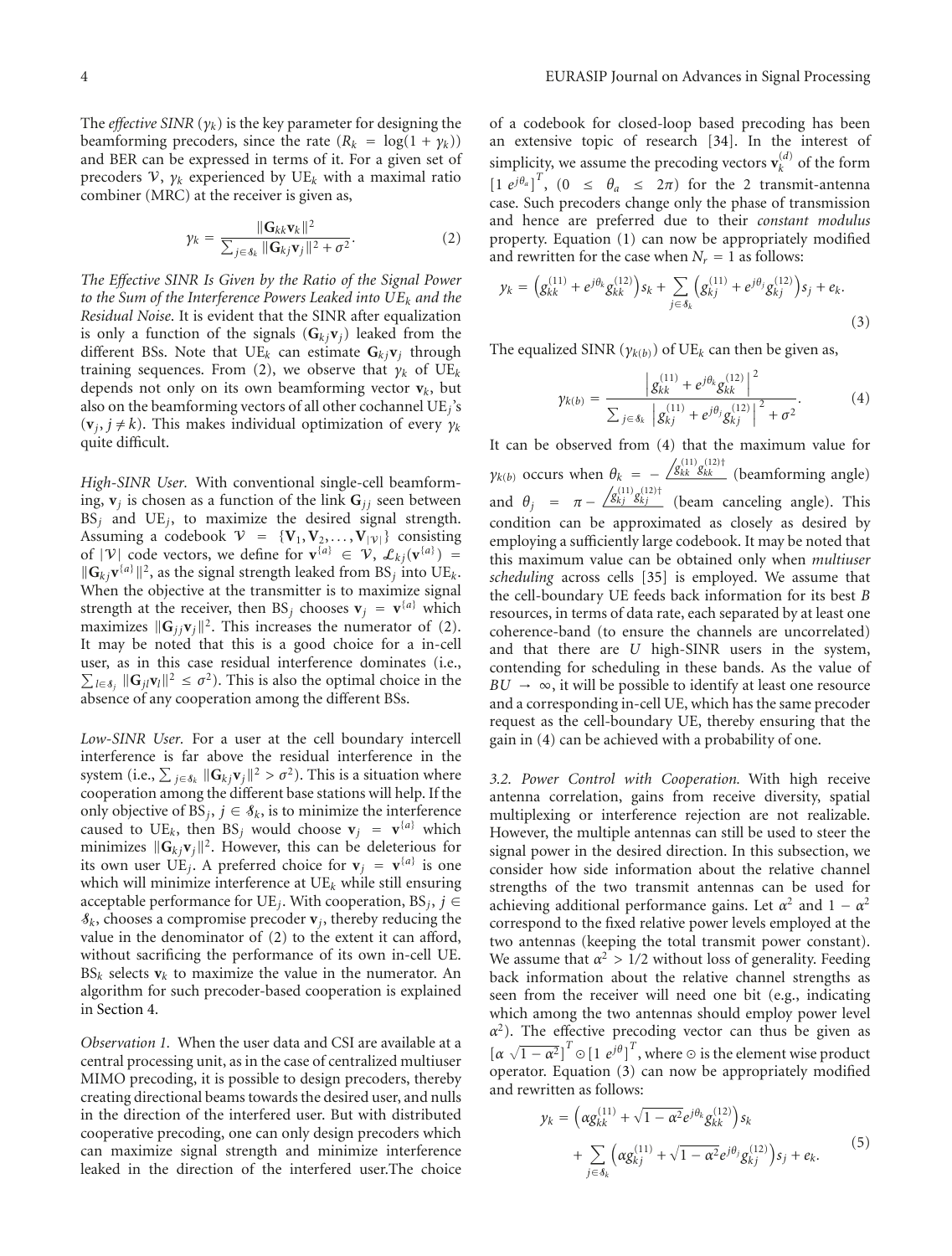Define  $\theta_{kj} = \theta_j - \sqrt{g_{kj}^{(11)}}$ *k j g* (12)*† k j* as the angular offset with respect to the beamforming angle. The equalized SINR (*γk*(*p*)) of UE*<sup>k</sup>* can now be given as

$$
\gamma_{k(p)} = \frac{\left| \alpha \left| g_{kk}^{(11)} \right| + \sqrt{1 - \alpha^2} \cos(\vartheta_{kk}) \left| g_{kk}^{(12)} \right| \right|^2}{\sum_{j \in \delta_k} \left| \alpha \left| g_{kj}^{(11)} \right| + \sqrt{1 - \alpha^2} \cos(\vartheta_{kj}) \left| g_{kj}^{(12)} \right| \right|^2 + \sigma^2}.
$$
\n(6)

Let  $\phi_{\star}$  ( $\star$  used to represent either of variables *i*, *j* or *k*) denote the convex component (the individual terms in (6)).

$$
\phi_{\star} = \left| \alpha \left| g_{k\star}^{(11)} \right| + \sqrt{1 - \alpha^2} \cos(\vartheta_{k\star}) \left| g_{k\star}^{(12)} \right| \right|^2
$$

$$
= \alpha^2 \left| g_{k\star}^{(11)} \right|^2 + (1 - \alpha^2) \left| g_{k\star}^{(12)} \right|^2
$$

$$
+ 2\alpha \sqrt{1 - \alpha^2} \cos(\vartheta_{k\star}) \left| g_{k\star}^{(11)} \right| \left| g_{k\star}^{(12)} \right|, \tag{7}
$$

where  $|g_{k\star}^{(1a)}| \sim \text{Ray}(0, 1), a \in \{1, 2\}$  is Rayleigh distributed. When side information on the relative channel strengths across the antennas is not available at the BSs, then the only strategy possible is to transmit through each antenna with half the available power. However, when information on the relative channel strength is available, one can use it to increase the value of  $\gamma_{k(p)}$  (by altering the individual terms of  $(6)$ ).

We next evaluate the performance improvement with one bit of information about the relative channel strengths, for a fixed value of offset angle  $(\vartheta_{k\star})$ . Define  $h_u$  =  $\max(|g_{k\star}^{(11)}|,|g_{k\star}^{(12)}|)$  and  $h_l = \min(|g_{k\star}^{(11)}|,|g_{k\star}^{(12)}|)$ . Define  $p_{k\star} = \{+1, -1\}$  as the parameter characterizing the single power control bit. Now,  $\alpha^2$  is the power level employed on *hu*. Equation (7) can now be rewritten as follows:

$$
\phi_{\star} = \alpha^2 h_u^2 + (1 - \alpha^2) h_l^2 + 2\alpha \sqrt{1 - \alpha^2} \cos(\theta_{k\star}) h_u h_l. \tag{8}
$$

Taking the mean value of (8) and then solving for  $dE[\phi_{\star}] / d\alpha = 0$  gives the optimum value of *α*<sup>2</sup>. It can be shown that  $h_l \sim \text{Ray}(0, 1/2)$  and  $h_u \sim 2 \text{ Ray}(0, 1)$  −  $\text{Ray}(0, 1/2)$ . Moreover,  $h_u h_l = |g_{k\star}^{(11)}| |g_{k\star}^{(12)}|$ . Substituting into (8) gives  $E[\phi_\star] = 2\alpha^2 + 2\pi \cos(\theta_{k\star})\alpha \sqrt{1 - \alpha^2} + 1$ . Solving for  $dE[\phi_{\star}] / d\alpha = 0$  gives  $\alpha^2 = (1/2)[1 \pm 1/\sqrt{1 + \pi^2 \cos^2(\theta_{k\star})}]$ . We define  $\mathcal{P} = \{ (1/2) [1 + 1/\sqrt{1 + \pi^2 \cos^2(\theta_{kj})}], (1/2) [1 1/\sqrt{1 + \pi^2 \cos^2(\theta_{kj})}$ , 1/2} as the set of possible per-antenna power levels employable at the different BS antennas. The first two elements in the set correspond to those with one bit of power control, and the third element corresponds to the case with uniform power across the antennas. It can be seen that  ${\bf p}^{\{1\}} = (1/2)[1 + 1/\sqrt{1 + \pi^2 \cos^2(\theta_{kk})}]$  when applied to *hu* helps increase the numerator value, and the same when applied to *hl* helps to decrease the value in the denominator.

Figure 3 captures the array gain  $(E[\phi_{\star}])$  and array loss  $(1/E[\phi_{\star}] )$  for varying offset angle. Given for comparison are three cases: without power control, with ideal power control and with one-bit power control. While the range of angles over which  $E[\phi_\star]$  and  $1/E[\phi_\star]$  is positive is 180° for the nonpower-controlled case, the same exceeds 200◦ with power



FIGURE 3: The array gain seen in a 2  $Tx \times 1Rx$  antenna configuration for varying offset angle with  $1 - bit$  power control.

control. It can also be observed that power control using a single bit of information is very useful when the interfering link is made to operate as close as possible to the out-ofphase angle. Also observable is the fact that with power control, a part of the array gain lost due to the offset angle can be restored. When the interfering link is operating at the beam canceling angle, single-bit power control yields about 3 dB additional gain.

#### **4. Proposed CPS-PC Algorithm**

A heuristic algorithm for cooperative precoder selection with power control (CPS-PC) and multiuser scheduling, when *BU* is not large is explained in this section. We begin by first explaining CPS-PC without multiuser scheduling. The description of the algorithm needs an understanding of the manner in which the link behavior changes with the choice of precoder **v**. As per the algorithm (Algorithm 1), every UE*<sup>k</sup>* computes  $\mathcal{L}_{ki}(\mathbf{v}^{\{a\}}), \mathbf{v}^{\{a\}} \in \mathcal{V}$  for the  $\mathbf{G}_{ki}$  link(s) seen from BS<sub>*j*</sub>, *j* ∈ { $k$ } ∪  $\mathcal{S}_k$ , based on the reference signals (pilots) used. There is a subset of precoding vectors  $V_{kj}^F$  of V giving a positive value (in dB scale) for  $\mathcal{L}_{kj}$ , which we refer to as cophasing vectors, while the complementary subset  $\mathcal{V}_{k_j}^C$ which gives a negative value (in dB scale) are termed as canceling vectors. A vector  $\mathbf{l}_{ki}$  of the indices in V is created by sorting the corresponding  $\mathcal{L}_{kj}(\mathbf{v}^{\{a\}}), \mathbf{v}^{\{a\}} \in \mathcal{V}$ , in decreasing order. It may be noted that  $\mathbf{v}^{\{1\}^{\{1\}}}_{ij}$  is the beamforming angle of BS<sub>*j*</sub> for UE<sub>*j*</sub> and  $\mathbf{v}^{\{[\mathcal{V}]\}}$  the beam canceling angle of BS<sub>*j*</sub> for UE<sub>k</sub>. Precoding its transmission using  $\mathbf{v}^{\{l_{kj}^{(\{V)\}}\}}$  by BS<sub>*j*</sub> can potentially result in severe performance degradation for UE<sub>*j*</sub>. With cooperative precoding, however, BS<sub>*j*</sub>,  $j \in S_k$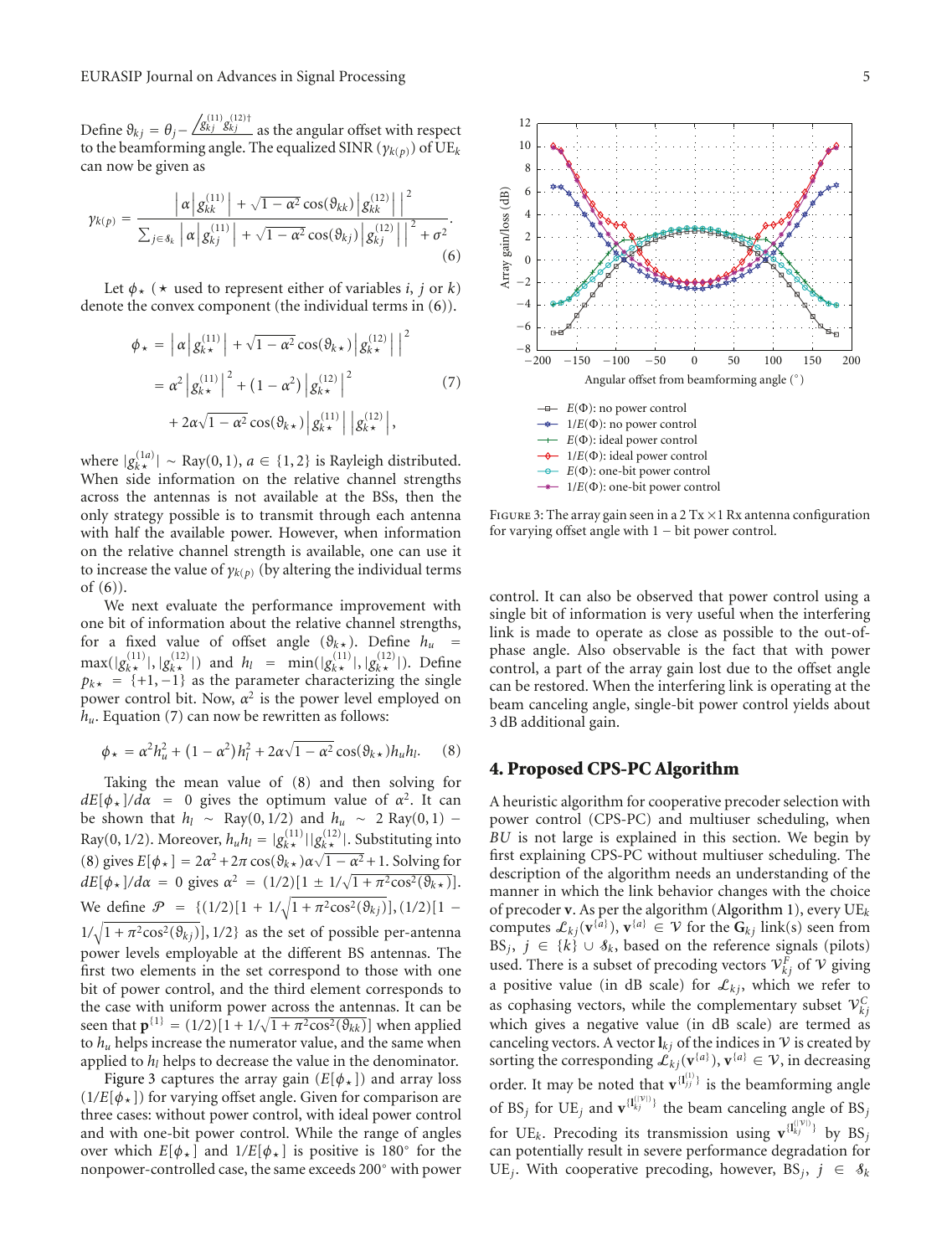(1) **for all** *i* such that  $i \in \mathcal{K}$  **do** (2) UE<sub>*i*</sub> identifies BS<sub>*i*</sub>,  $j \in S_i$ (3) UE<sub>*i*</sub> estimates  $\mathbf{G}_{ij}, j \in \{i\} \cup \mathcal{S}_i$  {link quality estimate} (4) UE<sub>*i*</sub> computes  $\mathbf{l}_{ij}$ ,  $j \in \{i\} \cup \mathcal{S}_i$  {sorted precoder index} (5) UE<sub>*i*</sub> computes  $p_{ij}$ ,  $j \in \{i\} \cup \mathcal{S}_i$  {power control choice} (6) UE<sub>i</sub> forwards the  $p_{ij}$ s and  $\mathbf{l}_{ij}$ s to BS<sub>i</sub> {feedback on-air} (7) **end for** (8) BS<sub>*i*</sub> retains  $\mathbf{l}_{ii}$ ,  $p_{ii}$  and forwards  $\mathbf{l}_{ij}$ ,  $p_{ij}$ ,  $j \in \mathcal{S}_i$  to BS<sub>*j*</sub> {feedback over back-haul} (9) BS<sub>k</sub> serving {cell-edge}UE<sub>k</sub> chooses  $\mathbf{v}^{\{1\}}$ ,  $p_{kk}$  for precoding transmission to UE<sub>k</sub> (10) BS<sub>*i*</sub>,  $j \in \mathcal{S}_k$  arrives at  $\mathbf{v}^{\{l_o\}}$  for {precoding transmission to in-cell} UE<sub>*j*</sub> as follows (11) **for**  $c = |\mathcal{V}|$  to  $|\mathcal{V}/2|$  **do** {least to minimal leakage}<br>(12) **for**  $f = 1$  to  $|\mathcal{V}/2|$  **do** {best to minimal array gain for  $f = 1$  to  $|V/2|$  do {best to minimal array gain} (13) **if**  $I_{jj}^{(f)} = I_{kj}^{(c)}$  then (14)  $l_o \leftarrow l_{kj}^{(c)}$  {optimal value} (15) **goto** step (19) (16) **end if** (17) **end for** (18) **end for** (19) **if**  $p_{jj} = p_{kj}$  **then**<br>(20) **BS**<sub>*i*</sub>,  $j \in S_k$  emp  $(S_j, j \in \mathcal{S}_k$  employs  $p_o = p_{jj} \in \{p^{\{1\}}, p^{\{2\}}\}$  {power control employed} (21) **else** (22) BS<sub>*j</sub>*,  $j \in \mathcal{S}_k$  employs  $p_o = {\mathbf{p}^{\{3\}}}\$  {uniform power employed}</sub> (22) **end if**

Algorithm 1: The CPS-PC algorithm without multiuser scheduling.

chooses a compromise precoder  $\mathbf{v}^{\{l_o\}}$  which is in the set  $\mathcal{V}_{jj}^F \cap$  $V_{kj}^C$ . This choice of precoder can considerably minimize the interference contributed to UE*k*, while restricting the loss in array gain for UE<sub>j</sub>. In the rare case when  $V_{jj}^F \cap V_{kj}^C =$  $\phi$  (empty set), BS<sub>j</sub> picks  $\mathbf{v}^{\{\mathbf{l}^{(\{V|Z\})}_{kj}\}}$ , which also exists in  $\mathcal{V}_{jj}^F$ (because  $V_{jj}^F + V_{jj}^C = V$ ).

Similarly, when the power level requested by the cellboundary UE is the same as the value requested by the in-cell UE ( $p_{jj} = p_{kj}$ ), then BS<sub>j</sub> employs power level  $p_o$  (either  $\mathbf{p}^{\{1\}}$ ) or  $\mathbf{p}^{\{2\}}$ ) on the first antenna, defined by  $p_{jj}$ . When  $p_{jj} \neq p_{kj}$ , then  $BS_i$  employs  $\mathbf{p}^{\{3\}}$  on both its antennas. The different UE<sub>i</sub>,  $i \in \mathcal{K}$  make the necessary measurements and then forward the quantized values ( $l_{i\star}$  and  $p_{i\star}$ ) to the serving BS<sub>*i*</sub>. The information ( $l_{ij}$  and  $p_{ij}$ ) needed for cooperation is then forwarded to the relevant cochannel BS<sub>*i*</sub>,  $j \in S_i$  via the backhaul communication links. BS*<sup>j</sup>* then cooperates, also taking into account the feedback received from UE*j*.

*4.1. Causality of the CPS-PC Algorithm.* In a general cooperative precoding setup, the choice of precoder made by a given BS depends on the choices made by the other BSs in the cochannel set. This leads to violation of causality in precoder selection, unless the base stations employ a centralized algorithm for coordination. To overcome this problem, we employ a user grouping framework as in Figure 4, whereby adjacent cell sites do not allot the same spectral resources simultaneously to users at the cell boundaries. In this framework, the entire frequency band is divided into three (logical) subbands and the low-SINR UEs are assigned a different third of the band by neighboring cell-sites (cell-



Figure 4: Spectrum sharing framework illustrated: the shaded part of the spectrum is used by cell edge users.

edge subband). The remaining UEs are scheduled in the remaining subbands (in-cell subband). In this framework, it is implicitly assumed that  $|\delta_k| = 2$ . While this type of grouping is reminiscent of FFR [4], the spectral reuse here remains unity. Stated simply, this is a scheduling of UEs in the different cells, which ensures that a low-SINR UE gets interference only from BSs serving in-cell UEs on the same resource, which themselves do not require cooperation. In this setup it is the low-SINR, cell-boundary UE that requests cooperation from the interfering BSs. Each base station BS<sub>*i*</sub>,  $j \in \mathcal{S}_k$  serving in-cell UE<sub>*j*</sub> each choose a compromise precoder, based on the feedback from its own UE*j*, and from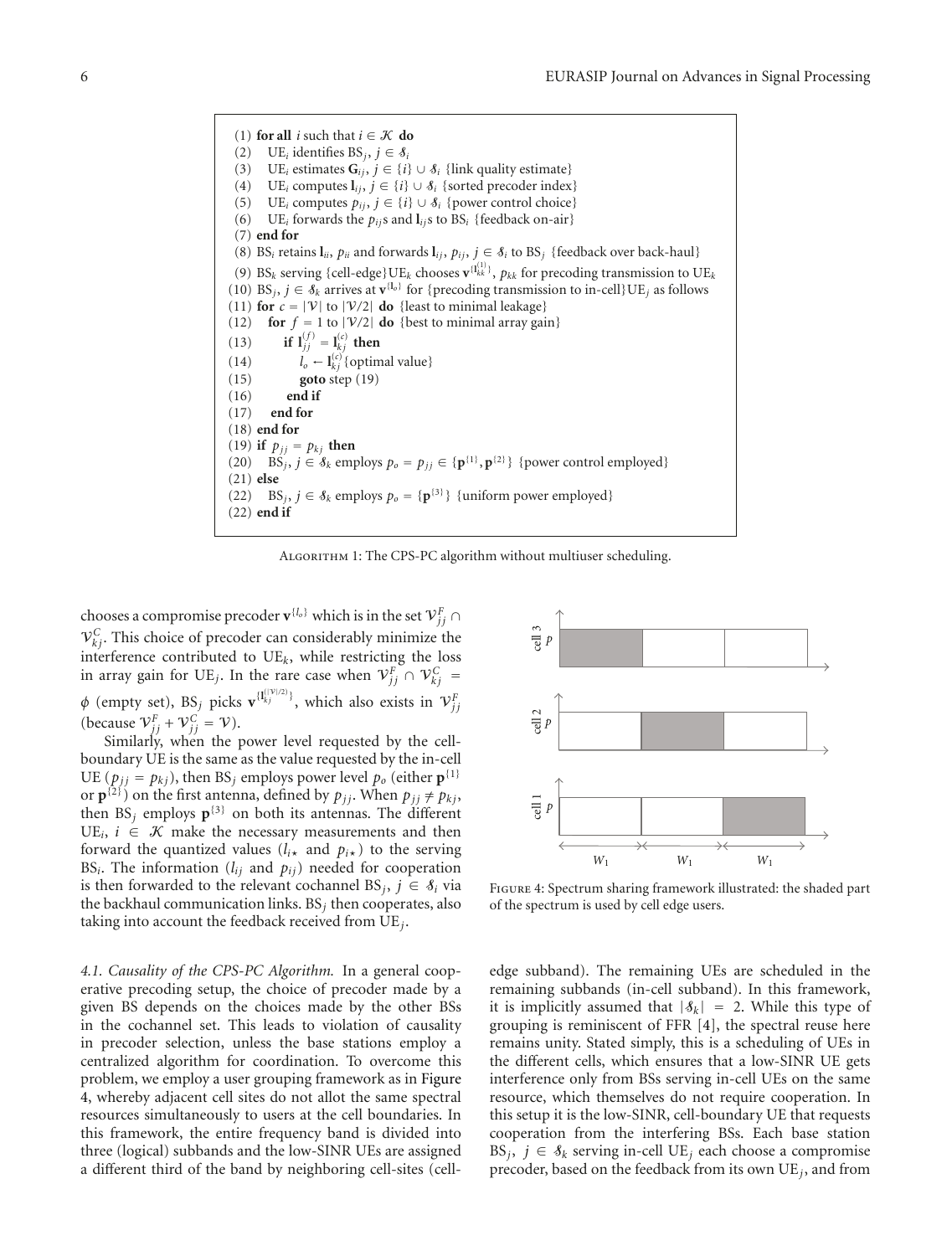Table 1: Gain and loss of CPS-PC.

| $CPS$ gain $(dB)$<br>ΒU<br>1.90<br>0.56<br>0.27<br>3.65<br>0.12<br>4.91 |  |                          |
|-------------------------------------------------------------------------|--|--------------------------|
|                                                                         |  | Avg. in-cell loss $(dB)$ |
|                                                                         |  |                          |
|                                                                         |  |                          |
|                                                                         |  |                          |

 $UE_k$ . In contrast,  $BS_k$  employs the optimal precoding vector for beamforming to  $UE_k$ . The actions of  $BS_k$  are not of much consequence to UE<sub>*j*</sub>,  $j \in S_k$ , since these are high-SINR UEs to which BS*<sup>k</sup>* does not generate much interference. Thus, the distributed precoder selection at all BSs is rendered causal.

*4.2. CPS-PC in Practice with Multiuser Scheduling.* We discussed in Section 3.1 that multiuser scheduling can mitigate the loss in performance of the in-cell UE due to cooperation asymptotically as *BU* → ∞. In Section 4, we discussed Algorithm 1, which implements a compromise precoder selection without multiuser scheduling that minimizes the loss in performance for the in-cell UE. While such cooperation helps in improving the performance of the cellboundary UE, the performance of the in-cell UE would normally degrade because of the compromise precoder selected by its serving BS. However, in wide-band systems employing OFDM-based multiple access, one can employ user scheduling to make effective use of the multiuser diversity in the system and minimize the performance degradation. One simple, yet very useful, approach is for the scheduler to pair wherever possible a high-SINR UE, which happens to have the same precoder choice as the one requested by the cell-boundary UE*<sup>k</sup>* of the neighboring cell. We now consider CPS-PC with multiuser scheduling and modest values for *B* and *U*, in order to overcome the loss in performance of in-cell UEs.

When multiuser scheduling is combined with the CPS-PC scheme, every BS schedules its own cell-boundary UEs in the cell-edge subbands based on the rates requested by them on each of the resource contended by them in these subbands. Typically, UEs requesting the highest rates are scheduled in those resources, which is also what we have adopted in our simulations. Once the cell-boundary UEs get scheduled, the corresponding precoder requests are shared with the interfering BSs. Based on the precoder requests received and such precoder requests from UEs associated with it, the BSs schedule the in-cell UEs on the in-cell subbands. This is done on a resource-by-resource basis. The BS tries to identify the UEs matching the same precoder requested by the cell-boundary UE, amongst those contenting for that resource. In case there is a match, the UE having the highest rate amongst them is scheduled. In the case when there is no match, the BS adds a rate offset to all those UEs contending, corresponding to a statistical measure of the offset angle given by their respective  $\mathbf{l}_{kj}$ s, and then schedules the UE with the given offset and serves with a correspondingly reduced rate. This continues, until a UE is identified to be scheduled on that resource. The probability of identifying an in-cell UE having the same

precoder request as the cell-boundary UE of an adjacent

$$
Pr(l_o = l_{kj}^{i})
$$
\n
$$
= \begin{cases}\n1 - \left(\frac{1}{2}\right)^{BU}, & \text{for } i = |\mathcal{V}|, \\
\left(1 - \left(\frac{i - |\mathcal{V}|/2}{i - |\mathcal{V}|/2 + 1}\right)^{BU}\right) & \\
\times \left(\frac{i - |\mathcal{V}|/2 + 1}{|\mathcal{V}|}\right)^{BU}, & \text{for } |\mathcal{V}| > i > \frac{|\mathcal{V}|}{2}, \\
\left(\frac{1}{|\mathcal{V}|}\right)^{BU}, & \text{for } i = \frac{|\mathcal{V}|}{2}, \\
0 & \text{else where.} \n\end{cases}
$$
\n(9)

sector, or a corresponding compromise can be shown to be,

This probability is seen to be a function of the product *BU*. For the case when  $N_k = 1$ ,  $M_k = 2$  and  $|\mathcal{S}_k| = 2$ , for all *k*, the array gain and loss for some typical values of *BU* are given in Table 1. We can see that as *BU* approaches even modest values such as 4, the loss incurred by the in-cell UE becomes negligible. Similarly, the choice of the power control parameters can be shown to have the following distribution,

$$
Pr(p_o = \mathbf{p}^{\{i\}})
$$
\n
$$
= \begin{cases}\n\frac{1}{2}\left(1 - \left(\frac{1}{2}\right)^{BU}\right), & \text{for } i \in \{1, 2\} \text{ (when } p_{jj} = p_{kj}\right), \\
\left(\frac{1}{2}\right)^{BU}, & \text{for } i = 3 \text{ (when } p_{jj} \neq p_{kj}\text{)}. \n\end{cases}
$$
\n
$$
(10)
$$

We have illustrated using system performance metrics in Section 5 that this cooperation strategy when combined with multiuser scheduling is indeed beneficial for both in-cell and cell-edge users. Note that this approach to cooperation requires knowledge of  $\mathbf{l}_{kj}$  and  $p_{kj}$  corresponding to links  $g_{kj}^{\star\star}$  of (cell-boundary) UE<sub>k</sub> at BS<sub>j</sub>. This requires a modest amount of back-haul capacity between BSs, apart from the on-air feedback from  $UE_k$  to  $BS_k$ . This type of feedback complements the link-adaptation-related feedback present in existing cellular systems. The UEs also need to know the choice made for  $\mathbf{v}^{\{l_o\}}$  in order to equalize correctly. This can be either ensured through explicit feed-forward transmission, or by transmitting precoded pilots to facilitate estimation by UE<sub>*j*</sub> of the combined channel  $G_{ji}v_j$ . CSI acquisition and feedback between BSs is the price to be paid in order to achieve the true gains of such cooperation strategies. Given the complexity of network deployments and the sensitivity of this feedback information to delays and errors, it is necessary that the feedback rate be kept low, but made available via low-latency links.

In summary, the CPS-PC scheme proposed in this paper, employs a simple distributed algorithm for cooperation.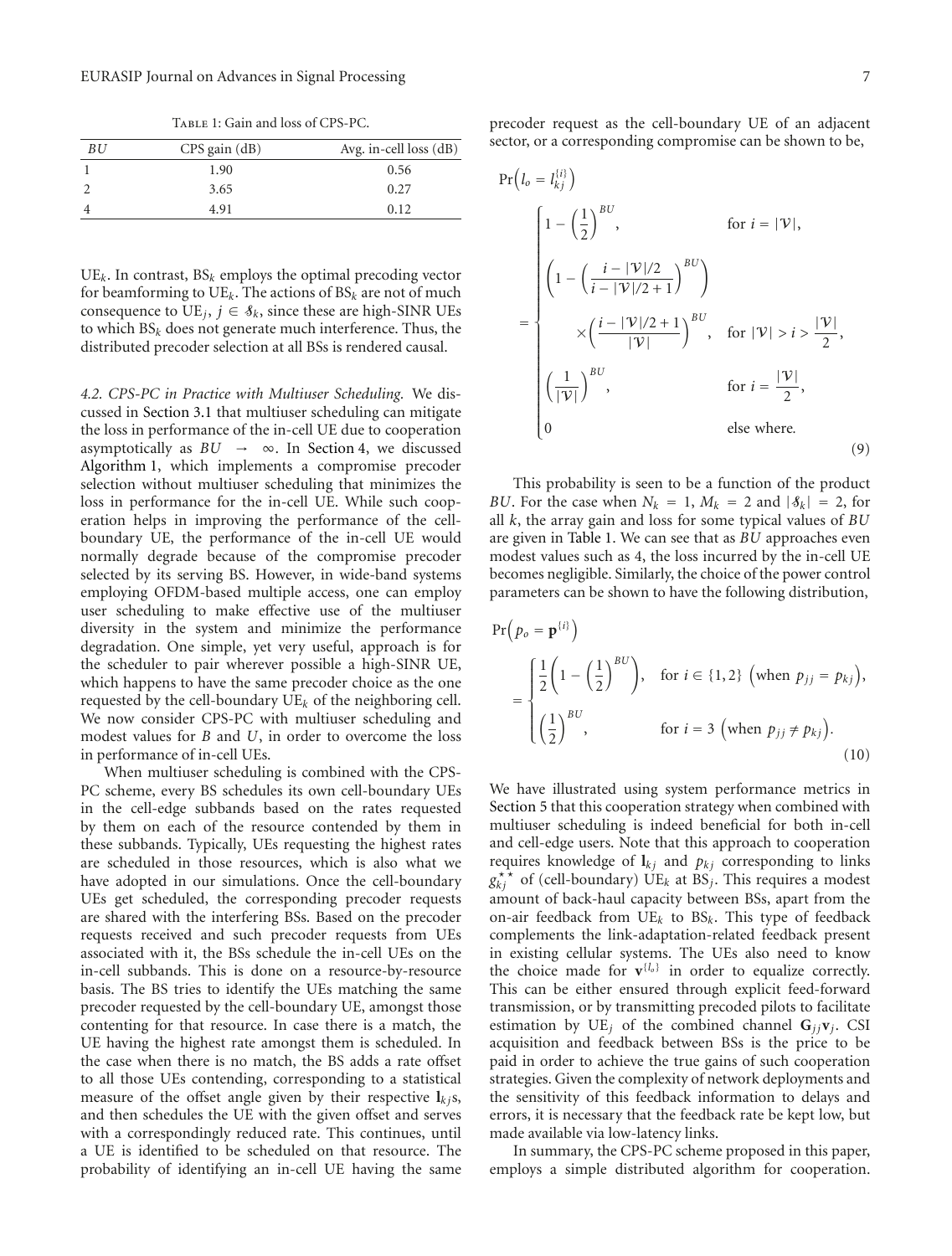With a modest amount of CSI exchange amongst adjacent cell BSs, this scheme enables the BSs to decide on a precoder that will minimize the signal strength leaked into adjacent sectors. The user grouping framework ensures that the precoder selection amongst cooperating BSs remain causal. It also ensures that interference-limited UEs benefit from a minimized interference leakage from adjacent cells. The number of dominant interferers is assumed to be two. However, this number can be extended to handle more interferers, provided the user grouping framework is appropriately modified. Multiuser diversity scheduling ensures that the choice of precoder desired by the cell-edge UE can be ensured without compromising on the link performance of a cooperating BS to its own UE. Since the proposed scheme assumes the existing network infrastructure in its design, there is no need for any framework change for adoption into emerging broadband wireless systems.

#### **5. Performance Results**

In this section, we present simulation results for the proposed CPS-PC scheme. In the first part of this section, we compare, using link-level simulations, the proposed cooperation scheme with the MISO interference channel solutions in [27] and conventional single-cell beamforming. This is followed by numerical evaluation in the 3GPP LTE framework of the performance improvement possible with the proposed basestation cooperation scheme in a multicell, multiuser system, over single cell beamforming.

*5.1. Link Performance Comparison.* Figure 5 compares the average rate achieved, in terms of bits per-channel usage (bpcu) for varying signal-to-noise ratio (SNR), of the proposed CPS-PC scheme with the game-theory based solutions of zero-forcing and Nash equilibrium [26, 27]. Performance comparisons are made for a cell-boundary UE experiencing a signal-to-interference ratio (SIR) of 0 dB each from the cochannel transmission of two BSs, employing two antennas each. After including the thermal noise and residual interference, the effective SINR is well below −3 dB for this interference profile. The user grouping framework discussed in Section 4.1 is employed. The constant modulus codebook introduced in Section 3.1 were employed in the simulations. The transmit power levels are either  $\mathcal{P}_q = \{ (1/2)[1 + 1/\sqrt{1 + \pi^2/2}], (1/2)[1 - 1/\sqrt{1 + \pi^2/2}] \}$  or  $P_q = \{1/2, 1/2\}$ . To ensure better averaging of the results, *snapshot simulations* spanning 10<sup>5</sup> channel realizations were performed. The beamforming-based schemes (cooperation with and without power control) employ codebooks of size 4 and 8, respectively, whereas in the case of zero-forcing and Nash equilibrium, ideal CSI is assumed to be available at the BSs. The averaging is done over  $10<sup>5</sup>$  channel realizations.

It can be seen from Figure 5 that the proposed cooperative precoding algorithms perform better than the gametheoretic solutions. This is due to the fact that the solutions based on game theory are inherently biased in favor of the entity with the highest bargain power (in this case, the incell UEs). At the Nash equilibrium point, the gain from



Figure 5: Average rates for the different transmission schemes with 2-antennas at the basestation for varying average SNRs (all channels are i.i.d. Rayleigh fading).

single-cell precoding is maximized, but nothing is done to mitigate interference. In contrast, zero-forcing by a BS helps in minimizing much of the interference created to the adjacent cell user, without any regard to the performance of the link to its own UE. In the proposed cooperation algorithm, we allow the serving BSs to beamform to the celledge UEs and the interfering BSs (serving high-SINR UEs on cochannel resources) to reduce some of the interference they cause to the cell boundary UEs. At very high SNR, the ZF performance approaches the cooperation performance. However, in terms of feedback overhead needed, both the beamforming and cooperation schemes clearly have an edge.

*5.2. System Performance Evaluation.* While the link simulations give a perception of how a typical cell-edge UE will perform, they do not capture the network level gains. To gain insight into this behavior we compare the gains of the proposed algorithm over the state-of-art in the 3GPP LTE framework.

*5.2.1. Models and Assumptions.* Some of the simulation assumptions made regarding the cellular model used are listed in Table 2, which are mostly aligned with the 3GPP framework [3]. Identical power is employed for every BS transmission and the transmit antenna array sends out signals simultaneously from all elements with 41 dBm power. The cumulative distribution function (CDF) of the SINR experienced by the users is given in Figure 6. Due to intercell interference, the SINR seen by a cell-edge user may be as low as −5 dB, compared to a value as high as 20 dB for the incell user. The OFDM system model assumed ensures that the cyclic prefix is larger than the longest delay spread in the system. The results are statistically averaged over  $10<sup>4</sup>$  user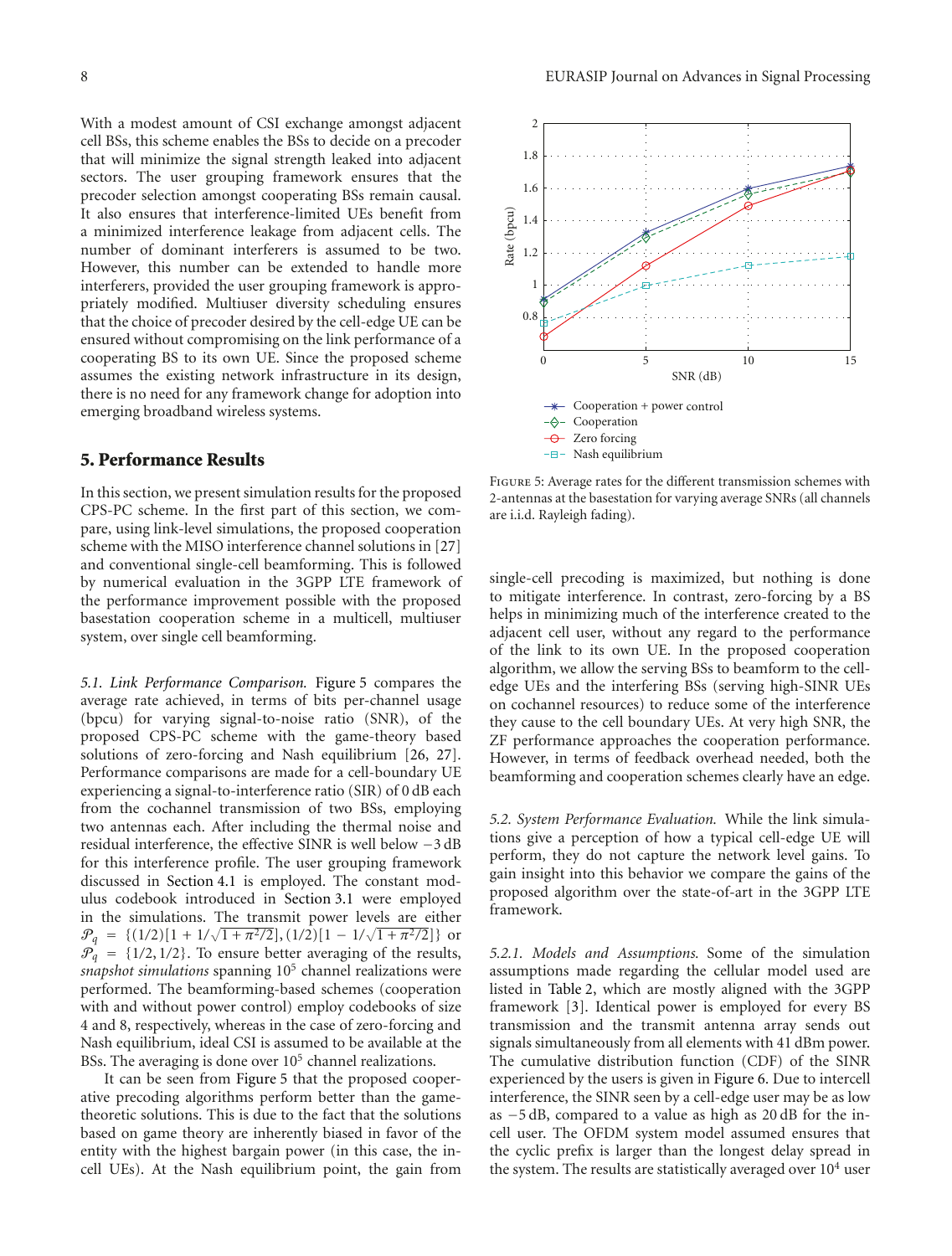| Traffic models        |                                                         |
|-----------------------|---------------------------------------------------------|
| User distribution     | Uniform                                                 |
| Data generation       | Full buffer                                             |
| Data scheduling       | Round robin with persistent allocation                  |
| Radio network models  |                                                         |
| Distance attenuation  | $L = 35.3 + 37.6 \log(d), d$ in metres                  |
| Shadow fading         | Log-normal, zero-mean with 8 dB standard deviation      |
| Multipath fading      | 3GPP EPA model [36]                                     |
| Cell layout           | 19-cell, 3 sectors/cell, hexagonal grid with wraparound |
| Cell radius           | 1000 metres intersite distance                          |
| System models         |                                                         |
| Spectrum allocation   | 10 MHz bandwidth at 2 GHz                               |
| Doppler               | $5\,\mathrm{Hz}$                                        |
| Max antenna gain      | 15 dBi                                                  |
| Modulation and coding | 3GPP specified [3]                                      |
| Overhead              | 4 symbols in a subframe of 14 symbols                   |
| Feedback delay        | 2 msec                                                  |
| UE antennas           | 1/2 per UE with half-wavelength spacing, $\rho = 0.9$   |
| Network antennas      | 2 per site with 10-wavelength spacing                   |
| Users per cell        | 10, uniformly distributed                               |

instantiations. The BSs are assumed to be interconnected via low-latency, low data-rate links.

The user grouping scheme illustrated in Figure 4 is employed. In each sector, the UEs starting from the lowest SINR are first scheduled in the one-third subband reserved for cell-boundary UEs in that sector. Once this subband is full, the remaining UEs are scheduled in the subband intended for in-cell UEs. Different UEs get serviced with different data-rates based on their instantaneous channel conditions. The different power levels employed remain the same as that in Section 5.1. The interference is modeled in the system based on the instantaneous SINR experienced by the UE. It is assumed that  $|\delta_k| = 2$  for all UEs. In the simulations, the ideal channel parameters are assumed to be available for all the links. A BS either beamforms on the resource allocated to its cell-boundary user, or cooperates for the cochannel neighboring cell-boundary user, while simultaneously serving its in-cell user as best it can by exploiting multiuser diversity.

Since the performance improvement with basestation cooperation is dependent on the quality of CSI information estimated by the UEs and fed back to the BSs, a 5% channel estimation error, modeled as zero-mean, complex Gaussian is assumed and added to the ideal channel parameters. A single transmission per coded block, matched to the channel conditions is considered, and hybrid-ARQ is modeled as in [37]. Based on the precoder chosen, the channel realization and the active interferer set, a SINR is calculated for each link assuming a MMSE receiver model at 10% block-error rate, and then an effective SNR is calculated per downlink resource block (the time-frequency resource allocated to an user). This SNR is mapped to active radio-link data rates for each active user using the EESM prediction model [38]. In



Figure 6: CDF of SINR experienced by a user.

practice, the network will train over the initial few subframes to arrive at the correct modulation and coding level. Since, we assume persistent scheduling for the users over tens of subframes, the prediction model can be assumed to be valid for the entire allocation. The mean and 5th percentile point of spectral efficiency are used as the metrics for average and cell-edge performance, respectively, which provide useful insight into system behavior.

*5.2.2. Numerical Results.* Simulation results are presented for the two cases where the UEs employ 1 and 2 antennas, respectively. We have used a codebook with four precoding vectors (i.e.,  $|\mathcal{V}| = 4$  and  $\theta_x = n(\pi/2), n \in \{0, ..., 3\}$ ). In conventional beamforming, the UEs feed back 2 bits to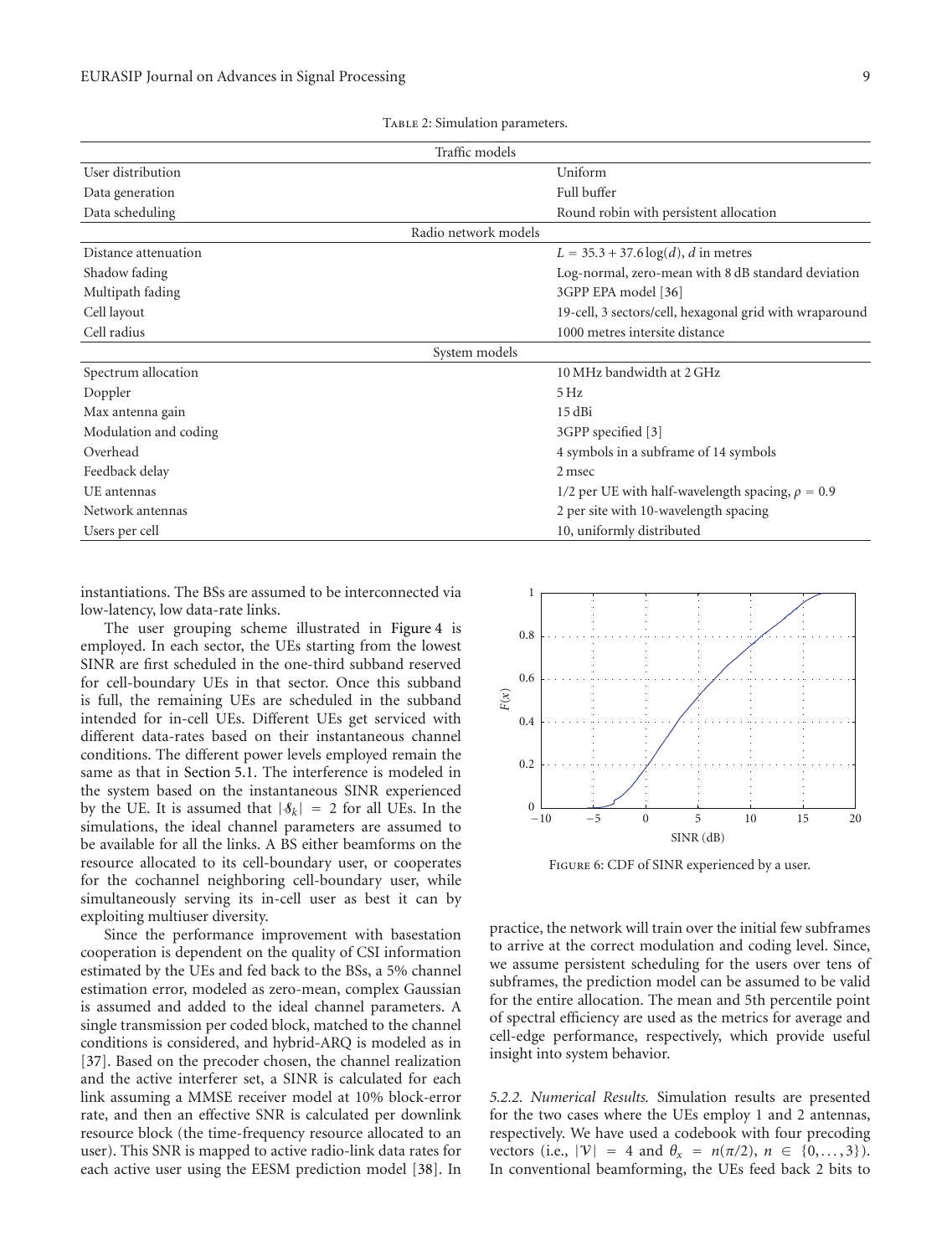

Figure 7: CDF of Spectral Efficiency when UEs employ one antenna each.

the serving BS for each of the  $B = (5)$  resources. There is a natural ordering of precoding vectors with respect to  $\mathcal{L}_{ki}(\mathbf{v}^{\{a\}})$ . With cooperation, the in-cell UEs feed back 2 bits for the optimal precoding vector and 1 additional bit to indicate the direction in which one should move in the naturally-ordered codebook, when the BS seeks to cooperate. With power control, one more additional bit will be employed to indicate which of the two antennas should transmit with the higher transmit power. A cell-edge UE will thus feed back 3 bits  $(2 + 1)$  to its serving BS and 4 bits  $(2 + 1 + 1)$  for every cooperating BS, for each of the *B* resources.

In Figure 7, the SE comparisons are made for the single receive-antenna case. Conventional single-cell beamforming is compared against cooperation, with and without power control. The mean SE for the three different schemes are 1.38, 1.60, and 1.77 bps/Hz/cell and the 5th percentile values are 0.13, 0.23, and 0.28 bps/Hz/cell, respectively. Cooperation helps to improve the fifth percentile point and mean spectralefficiency values by 77% and 16%, respectively. With power control, the corresponding improvement values are about 115% and 28%, respectively. There is a significant improvement in performance of the proposed cooperation scheme when power control is employed. It may be noted that the gains accrue because of both cooperation and multiuser scheduling. While cooperation ensures that the performance of the cell-boundary, low-SINR user improves, the in-cell user's performance (in the form of average throughput) does not degrade because of multiuser scheduling.

In Figure 8, the SE comparisons are made for the tworeceive-antenna case. Conventional single-cell beamforming is compared against cooperation, with and without power control for a correlation coefficient  $\rho = 0.9$ . To illustrate how much rate is lost because of correlation, the singlecell beamforming scheme is also compared with a value for  $\rho = 0$ . In this case, the receiver can support dualstream spatial multiplexing when in-cell, and does MMSE



FIGURE 8: CDF of Spectral Efficiency with  $\rho = 0.9$  and UEs employing two antenna each.

processing to mitigate some interference for cell-edge UEs. The mean SE of conventional beamforming for  $\rho = 0$ and  $\rho$  = 0.9 are 1.94 and 1.40 bps/Hz/cell, respectively, and the 5th percentile values are 0.45 and 0.08 bps/Hz/cell, respectively. The correlation takes away about 28% of the mean SE gains and the 5th percentile value falls by about 82%. With  $\rho = 0.9$ , mean SE value increases to 1.76 and 1.91 with and without power control, whereas the 5th percentile value increases to 0.26 and 0.32, respectively. This corresponds to a 26% and 37% improvement in the mean SE and 225% and 300% for the 5th percentile value, respectively. While the improvements seem to be very high, it may be noted that 0.32 bps/Hz/cell/user is in itself a modest value in absolute terms.

#### **6. Conclusions**

In this paper, we have investigated a Cooperative Precoder Selection with Power Control (CPS-PC) scheme for enhancing the performance of severely interferencelimited cell-boundary users. The problem was studied in the framework of an interference channel, the capacity of which still remains an open problem. A novel algorithm for distributed base station cooperation was proposed and the performance of this algorithm was illustrated in a practically realizable framework. A realistic system configuration with two antennas at the basestation and two at the user terminal was employed in the analysis. An analytical expression for employing power control across the transmit antennas was given. The criterion to be adopted by the different BSs when selecting the precoders while serving in-cell and cell-edge users was discussed. We demonstrated through simulations that systems with severe receive-side antenna correlation are a use case for the proposed solution. Link level analysis showed that the proposed cooperation schemes give significant gains over the game-theory based solutions of zeroforcing and Nash equilibrium. Network-level performance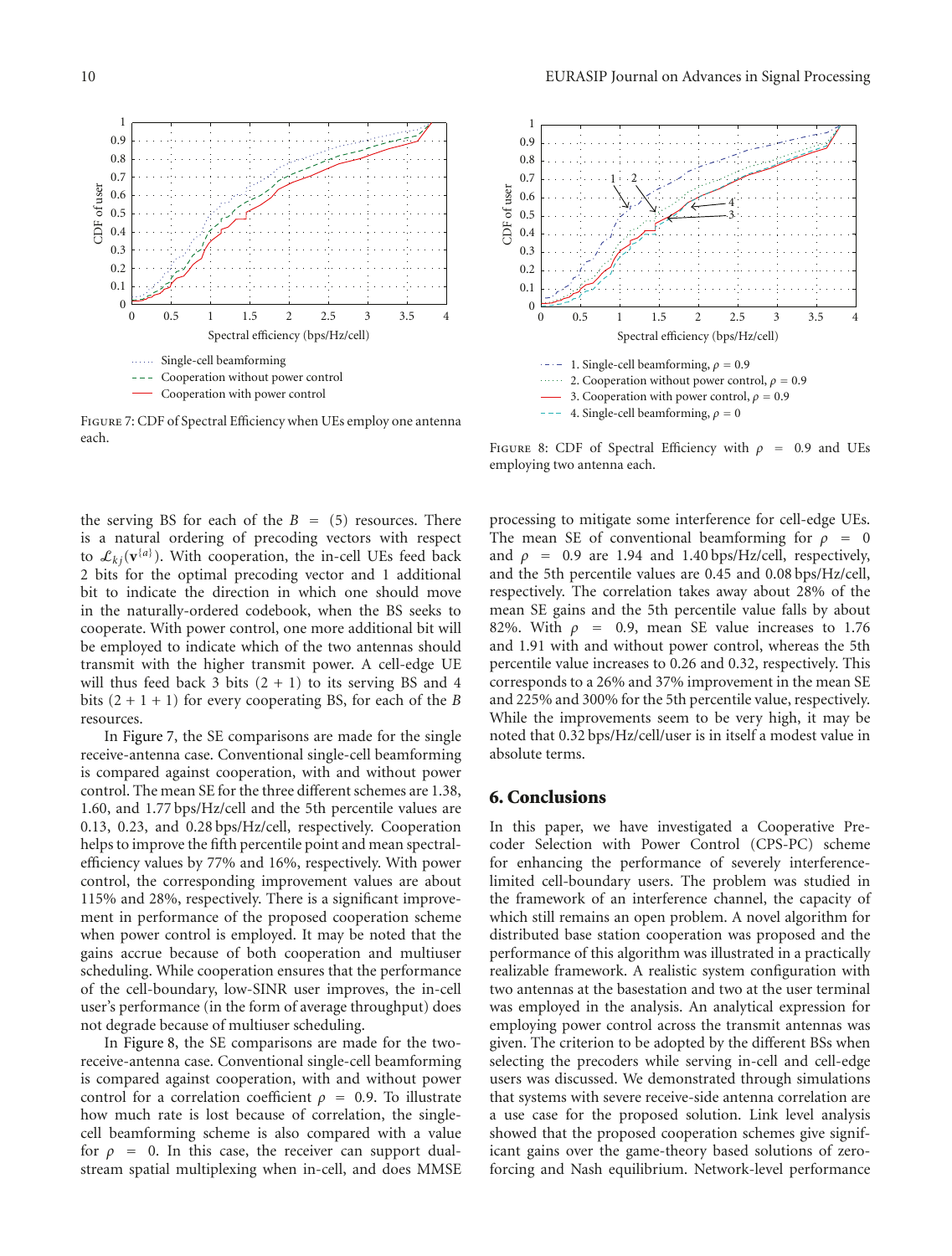gains characterized in terms of the mean and 5% tail values in the spectral efficiency CDF were also provided.

The precoder-selection based algorithm for base station cooperation was shown to be useful in improving the performance of cell-edge users without compromising on the mean spectral efficiency. When employing powercontrol based cooperation, a mean spectral efficiency value improvement of about 28% is reported over conventional single-cell beamforming for a system with two transmit antennas and one receive antenna. For a system where user terminals are equipped with two receive antennas, but there is a high correlation factor 0.9 between them, a mean spectral efficiency gain of 37% is reported. It was shown that this approaches the performance of single-cell beamforming when there is no antenna correlation. The algorithm employed was shown to be simple, requiring only modest overhead when compared with single-cell MIMO signalling schemes. Furthermore, the algorithm facilitates a causal implementation of distributed precoder selection for base station cooperation. In contrast to the CPS-PC scheme, where UEs are scheduled across sectors on the same resource, in multiuser MIMO [39], UEs on the same sector with orthogonal precoder requests are scheduled on the same resource. Whereas MU-MIMO improves the cell-capacity with almost similar cell-edge performance as of single-cell beamforming, the CPS-PC scheme improves the cell-edge performance without loss in cell-capacity when compared to single-cell beamforming. Thus the two schemes employ MIMO primarily to achieve different ends.

#### **References**

- [1] E. Dahlman, S. Parkvall, J. Skold, and P. Beming, *3G Evolution: HSPA and LTE for Mobile Broadband*, Academic Press, San Diego, Calif , USA, 2nd edition, 2008.
- [2] S. Sesia, I. Toufik, and M. Baker, *LTE—The UMTS Long Term Evolution: From Theory to Practice*, John Wiley & Sons, New York, NY, USA, 2009.
- [3] Third Generation Partnership Project (3GPP), "Evolved UTRA aspects: Physical Layer Procedures (3GPP TS 36.2xy series documents)," ETSI, 2008.
- [4] J. G. Andrews, W. Choi, and R. W. Heath, "Overcoming interference in spatial multiplexing mimo cellular networks," *IEEE Wireless Communications*, vol. 14, no. 6, pp. 95–104, 2007.
- [5] G. Boudreau, J. Panicker, N. Guo, R. Chang, N. Wang, and S. Vrzic, "Interference coordination and cancellation for 4G networks," *IEEE Communications Magazine*, vol. 47, no. 4, pp. 74–81, 2009.
- [6] C. Rose, S. Ulukus, and R. D. Yates, "Wireless systems and interference avoidance," *IEEE Transactions on Wireless Communications*, vol. 1, no. 3, pp. 415–428, 2002.
- [7] O. Popescu, C. Rose, and D. C. Popescu, "Signal space partitioning versus simultaneous water filling for mutually interfering systems," in *Proceedings of the IEEE Global Telecommunications Conference (GLOBECOM '04)*, pp. 3128–3132, December 2004.
- [8] S. Ulukus and R. D. Yates, "Iterative construction of optimum signature sequence sets in synchronous CDMA systems," *IEEE Transactions on Information Theory*, vol. 47, no. 5, pp. 1989– 1998, 2001.
- [9] S. A. Jafar and M. J. Fakhereddin, "Degrees of freedom for the MIMO interference channel," *IEEE Transactions on Information Theory*, vol. 53, no. 7, pp. 2637–2642, 2007.
- [10] S. Vishwanath and S. A. Jafar, "On the capacity of vector gaussian interference channels," in *Proceedings of the IEEE Information Theory Workshop (ITW '04)*, pp. 365–369, October 2004.
- [11] V. R. Cadambe and S. A. Jafar, "Interference alignment and degrees of freedom of the K-user interference channel," *IEEE Transactions on Information Theory*, vol. 54, no. 8, pp. 3425– 3441, 2008.
- [12] K. Gomadam, V. R. Cadambe, and S. A. Jafar, "Approaching the capacity of wireless networks through distributed interference alignment," in *Proceedings of the IEEE Global Telecommunications Conference (GLOBECOM '08)*, pp. 4260– 4265, New Orleans, La, USA, December 2008.
- [13] J. G. Andrews, "Interference cancellation for cellular systems: a contemporary overview," *IEEE Wireless Communications*, vol. 12, no. 2, pp. 19–29, 2005.
- [14] H. Dai, A. F. Molisch, and H. V. Poor, "Downlink capacity of interference-limited MIMO systems with joint detection," *IEEE Transactions on Wireless Communications*, vol. 3, no. 2, pp. 442–453, 2004.
- [15] B. L. Ng, J. S. Evans, S. V. Hanly, and D. Aktas, "Distributed downlink beamforming with cooperative base stations," *IEEE Transactions on Information Theory*, vol. 54, no. 12, pp. 5491– 5499, 2008.
- [16] A. B. Carleial, "Outer bounds on the capacity of interference channels," *IEEE Transactions on Information Theory*, vol. 29, no. 4, pp. 602–606, 1983.
- [17] G. J. Foschini, K. Karakayali, and R. A. Valenzuela, "Coordinating multiple antenna cellular networks to achieve enormous spectral efficiency," *IEE Proceedings*, vol. 153, no. 4, pp. 548–555, 2006.
- [18] H. Zhang and H. Dai, "Cochannel interference mitigation and cooperative processing in downlink multicell multiuser MIMO networks," *EURASIP Journal on Wireless Communications and Networking*, vol. 2004, no. 2, pp. 222–235, 2004.
- [19] M. K. Karakayali, G. J. Foschini, R. A. Valenzuelat, and R. D. Yates, "On the maximum common rate achievable in a coordinated network," in *Proceedings of the IEEE International Conference on Communications (ICC '06)*, vol. 9, pp. 4333– 4338, Istanbul, Turkey, June 2006.
- [20] H. Zhang, N. B. Mehta, A. F. Molisch, J. Zhang, and H. Dai, "Asynchronous interference mitigation in cooperative base station systems," *IEEE Transactions on Wireless Communications*, vol. 7, no. 1, pp. 155–165, 2008.
- [21] M. Sadek, A. Tarighat, and A. H. Sayed, "A leakage-based precoding scheme for downlink multi-user MIMO channels," *IEEE Transactions on Wireless Communications*, vol. 6, no. 5, pp. 1711–1721, 2007.
- [22] H. Boche and M. Schubert, "A general theory for SIR balancing," *EURASIP Journal on Wireless Communications and Networking*, vol. 2006, Article ID 60681, 18 pages, 2006.
- [23] H. Boche and S. Stańczak, "The infeasible SIR region is not a convex set," in *Proceedings of IEEE International Symposium on Information Theory (ISIT '05)*, Adelaide, Australia, September 2005.
- [24] H. Boche and M. Schubert, "Resource allocation in multiantenna systems—achieving max-min fairness by optimizing a sum of inverse SIR," *IEEE Transactions on Signal Processing*, vol. 54, no. 6, pp. 1990–1997, 2006.
- [25] Z. K. M. Ho and D. Gesbert, "Spectrum sharing in multipleantenna channels: a distributed cooperative game theoretic